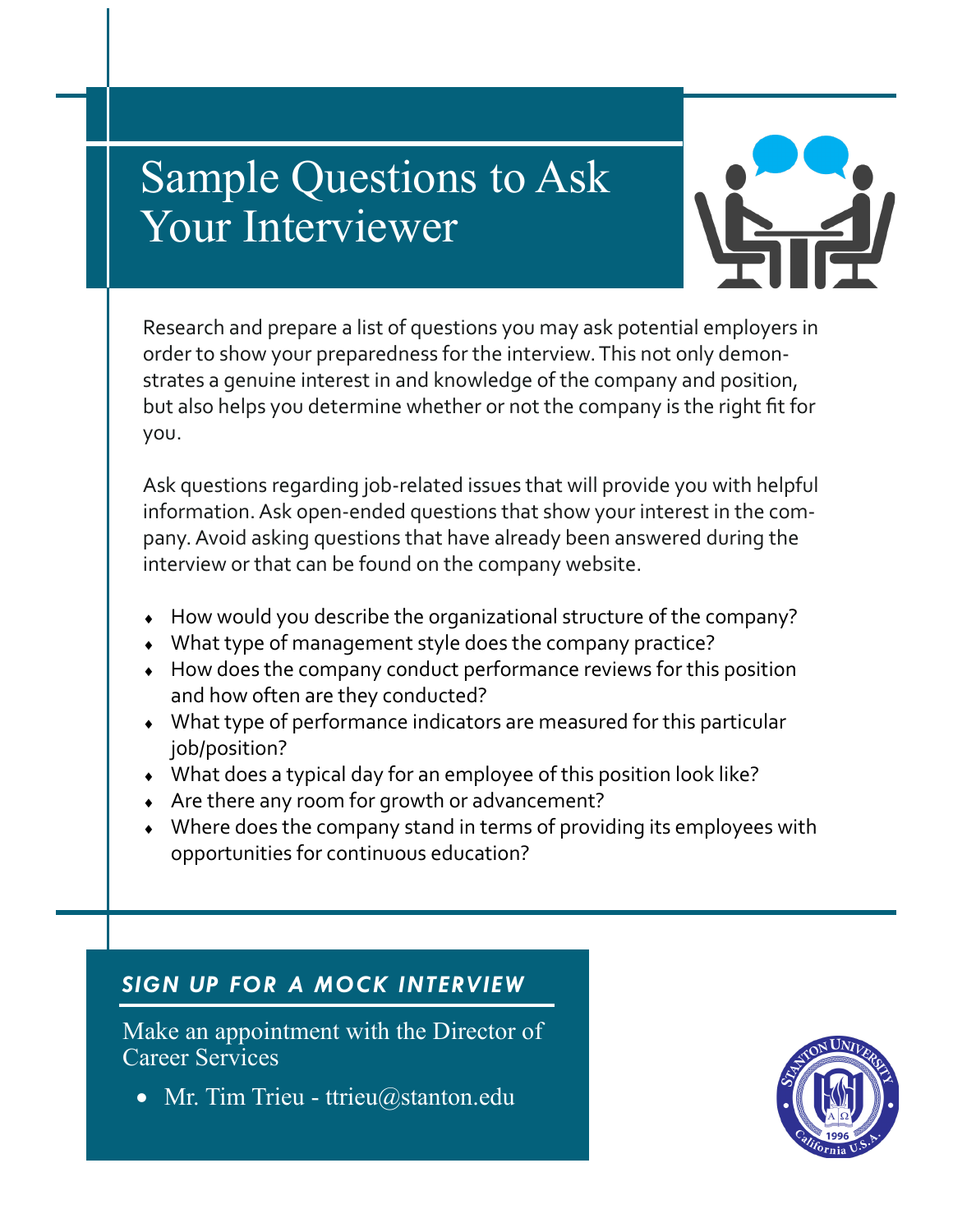#### **STANTON UNIVERSITY CAREER RESOURCES**

# **Sample Interview Questions**

- Tell us a little about yourself (background, interests, etc.)
- Why do you feel qualified for this position?
- How would you describe yourself in three words?
- What qualifications do you have to be successful in this field?
- Why did you decide to attend Stanton Univer- sity?
- Why are you interested in working here?
- What led you to apply for this position?
- How has your previous experiences (college, work, volunteering, etc.) prepared you for a career?
- What have you learned from participation in extracurricular activities?
- Why did you select your particular major?
- What are your greatest strengths and weaknesses?
- What is your most significant accomplishment?
- What is the biggest mistake your have made?
- How would a previous employer, professor, or peer describe you?
- How do you work under pressure?
- How do you handle criticism?
- Describe a time when you had a major disagreement with your employer and how you handled the situation
- Tell me about your most challenging leadership role. What was your role in the group and what was the result?
- Give me an example of an important goal which you have set and tell me how you reached it. What steps did you take?
- Have you had previous experience in supervising a staff or other individuals?
- Do you have plans for continued study? An advanced degree? Why?
- Describe a situation where others with whom you were working on a project with disagreed with your ideas. What did you do?
- What are your long-range and short-range goals, personal and professional?
- If you were hiring someone for this position, what qualities would you look for?
- What questions do you have about this company, this position, or anything related?
- Why should we hire you?
- Why do you want to work in this industry/ field?
- What motivates you to achieve your goals?
- How would you describe your work style?
- What is not on your resume that you would like to share with us?
- Is there anything we did not ask you about that you would like to share with us?
- Why did you leave your last job? OR why do you want to leave your current position?
- What is your ideal work environment?
- What type of management style do you prefer to work under?
- Tell us about specific skills you have developed or acquired.
- How does this position fit into your 5 or 10 year plan?
- What specific skills do you think you need to add to your repertoire to be successful in this role/program? How will you go about developing these skills?
- How do you like to be managed?
- What contributions can you make to our organization?